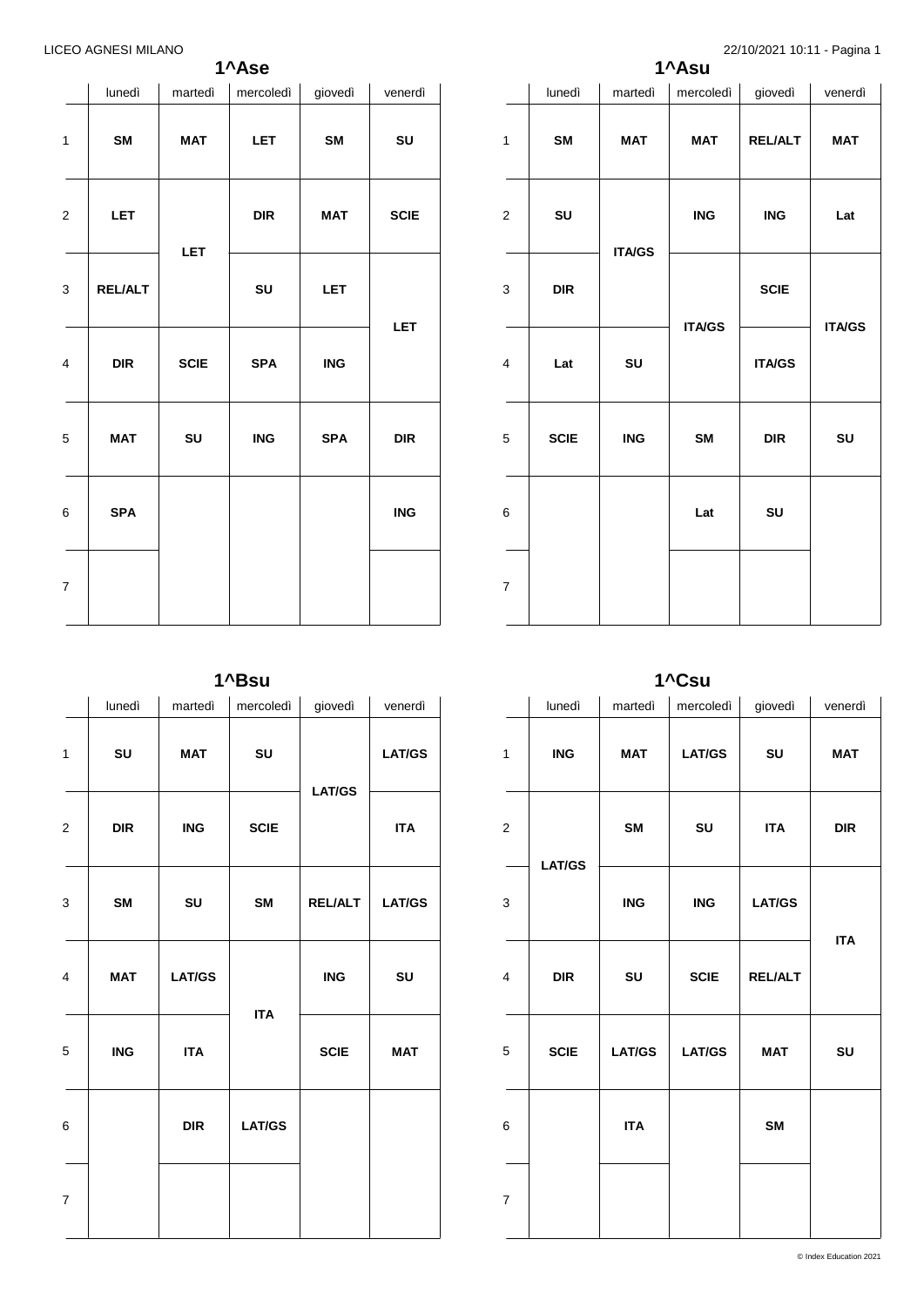# **1^Dsu**

|                         | lunedì      | martedì    | mercoledi      | giovedì                   | venerdì |
|-------------------------|-------------|------------|----------------|---------------------------|---------|
| $\mathbf{1}$            |             | <b>LET</b> | <b>LET</b>     | <b>SCIE</b>               | SM      |
| $\mathbf 2$             | LET         | DIR        |                | $\overline{\mathsf{ING}}$ | LET     |
| 3                       | <b>MAT</b>  | <b>MAT</b> | <b>REL/ALT</b> | SU                        |         |
| $\overline{\mathbf{4}}$ | <b>ING</b>  | <b>LET</b> | <b>ING</b>     | DIR                       | SU      |
| 5                       | ${\sf SU}$  | SM         | <b>MAT</b>     | <b>LET</b>                | LET     |
| 6                       | <b>SCIE</b> |            | SU             |                           |         |
| $\overline{\mathbf{7}}$ |             |            |                |                           |         |

|                  | 1^Esu         |               |                |               |               |  |  |  |  |
|------------------|---------------|---------------|----------------|---------------|---------------|--|--|--|--|
|                  | lunedì        | martedì       | mercoledì      | giovedì       | venerdì       |  |  |  |  |
| 1                | <b>LAT/GS</b> |               | <b>REL/ALT</b> | <b>MAT</b>    | <b>MAT</b>    |  |  |  |  |
| $\boldsymbol{2}$ | SU            | <b>LAT/GS</b> | <b>LAT/GS</b>  | SU            | <b>LAT/GS</b> |  |  |  |  |
| 3                | <b>ING</b>    | <b>DIR</b>    | <b>SCIE</b>    | <b>ING</b>    | SU            |  |  |  |  |
| 4                | <b>MAT</b>    | SU            | <b>DIR</b>     | <b>LAT/GS</b> | <b>ING</b>    |  |  |  |  |
| 5                | SM            | <b>ITA</b>    | <b>SM</b>      |               | <b>ITA</b>    |  |  |  |  |
| 6                |               |               |                | <b>ITA</b>    | <b>SCIE</b>   |  |  |  |  |
| $\boldsymbol{7}$ |               |               |                |               |               |  |  |  |  |

**2^Ase**

|                         | lunedì     | martedì    | mercoledi   | giovedì                     | venerdì     |
|-------------------------|------------|------------|-------------|-----------------------------|-------------|
| 1                       | SU         | <b>DIR</b> | <b>SCIE</b> | MAT                         |             |
| $\boldsymbol{2}$        |            | SU         | <b>ING</b>  | <b>ING</b>                  | SM          |
| $\mathsf 3$             | LET        |            | <b>MAT</b>  | <b>SPA</b>                  | LET         |
| $\overline{\mathbf{4}}$ | <b>ING</b> | <b>LET</b> | SU          | $\ensuremath{\mathsf{DIR}}$ | <b>SCIE</b> |
| 5                       | <b>DIR</b> |            | <b>SPA</b>  | LET                         | <b>SPA</b>  |
| $\,6$                   |            | <b>REL</b> |             |                             | <b>MAT</b>  |
| $\boldsymbol{7}$        |            |            |             |                             |             |

**2^Asu**

|                         | lunedì                      | martedì       | mercoledì     | giovedì    | venerdì     |
|-------------------------|-----------------------------|---------------|---------------|------------|-------------|
| $\mathbf{1}$            | $\ensuremath{\mathsf{DIR}}$ | <b>SCIE</b>   |               | <b>MAT</b> | <b>SCIE</b> |
| $\overline{c}$          | <b>MAT</b>                  | <b>ING</b>    | SM<br>ING     | <b>ITA</b> | <b>ITA</b>  |
| 3                       | SU                          | SU            |               |            | DIR         |
| $\overline{\mathbf{4}}$ | <b>MAT</b>                  | LAT/GS        | <b>LAT/GS</b> | SU         |             |
| $\mathbf 5$             | <b>LAT/GS</b>               | <b>LAT/GS</b> |               | SU         | <b>ING</b>  |
| 6                       | <b>REL/ALT</b>              |               | <b>ITA</b>    |            |             |
| $\overline{7}$          |                             |               |               |            |             |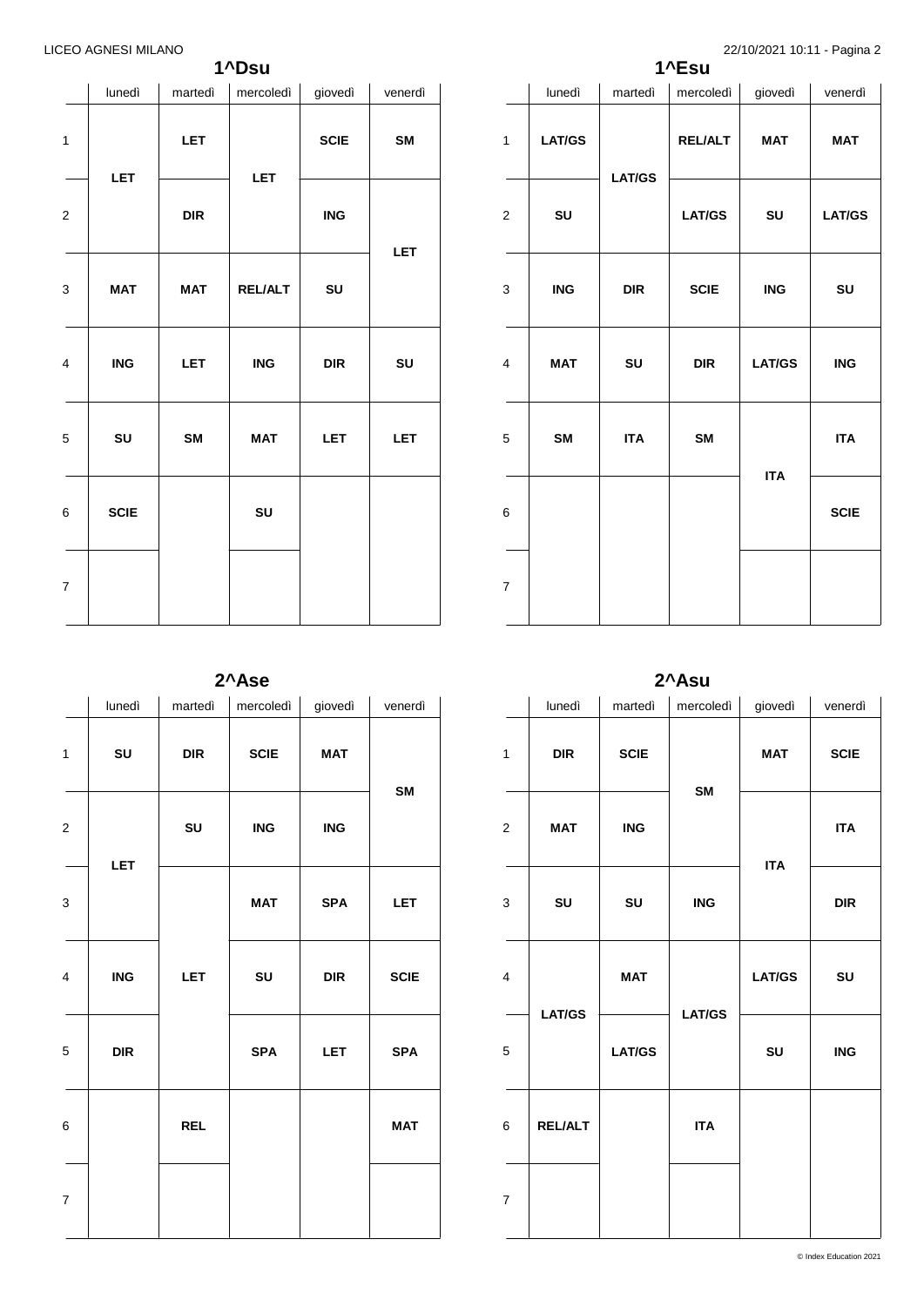# **2^Bsu**

|                         | lunedì      | martedì    | mercoledì      | giovedì | venerdì    |
|-------------------------|-------------|------------|----------------|---------|------------|
| $\mathbf 1$             | <b>MAT</b>  | SU         | <b>REL/ALT</b> | MAT     | SU         |
| $\overline{\mathbf{c}}$ | SU          | <b>LET</b> | LET            | LET     | MAT        |
| 3                       | <b>SCIE</b> | <b>ING</b> |                | DIR     | <b>ING</b> |
| 4                       | SM          | <b>LET</b> | SM             |         | <b>LET</b> |
| 5                       | <b>ING</b>  | DIR        | <b>SCIE</b>    | LET     |            |
| 6                       |             |            |                | SU      |            |
| $\overline{7}$          |             |            |                |         |            |

LICEO AGNESI MILANO 22/10/2021 10:11 - Pagina 3

|                  | 2^Csu       |                |             |            |            |  |  |  |  |
|------------------|-------------|----------------|-------------|------------|------------|--|--|--|--|
|                  | lunedì      | martedì        | mercoledi   | giovedì    | venerdì    |  |  |  |  |
| $\mathbf{1}$     | <b>SCIE</b> | <b>SM</b>      | <b>ING</b>  | <b>ING</b> | <b>DIR</b> |  |  |  |  |
| $\boldsymbol{2}$ | <b>LET</b>  | <b>MAT</b>     | <b>DIR</b>  | SM         | <b>MAT</b> |  |  |  |  |
| 3                |             | <b>LET</b>     | LET         | <b>LET</b> | SU         |  |  |  |  |
| 4                | <b>ING</b>  | SU             |             | <b>MAT</b> | LET        |  |  |  |  |
| 5                | SU          | <b>LET</b>     | <b>SCIE</b> | <b>LET</b> |            |  |  |  |  |
| 6                |             | <b>REL/ALT</b> | SU          |            |            |  |  |  |  |
| $\boldsymbol{7}$ |             |                |             |            |            |  |  |  |  |

**2^Dsu**

|                         | lunedì         | martedì        | mercoledi      | giovedì        | venerdì        |
|-------------------------|----------------|----------------|----------------|----------------|----------------|
| 1                       | <b>MAT</b>     | <b>SM</b>      | <b>ITA/LAT</b> | <b>ITA/LAT</b> | <b>ITA/LAT</b> |
| $\overline{\mathbf{c}}$ | <b>ING</b>     | <b>MAT</b>     | STO/GE         |                |                |
| 3                       | STO/GE         | SU             | <b>DIR</b>     | <b>ING</b>     | <b>ING</b>     |
| $\overline{4}$          | SU             | <b>ITA/LAT</b> | SU             | SM             | STO/GE         |
| 5                       | <b>ITA/LAT</b> | <b>SCIE</b>    | <b>REL</b>     | SU             | <b>SCIE</b>    |
| 6                       |                |                |                | <b>DIR</b>     | <b>MAT</b>     |
| $\overline{7}$          |                |                |                |                |                |

**2^Esu**

|                | lunedì     | martedì    | mercoledi   | giovedì    | venerdì     |
|----------------|------------|------------|-------------|------------|-------------|
| $\mathbf{1}$   | <b>MAT</b> | <b>DIR</b> | <b>ITA</b>  | STO/GE     | <b>SCIE</b> |
| $\mathbf{2}$   | <b>ING</b> | SU         | <b>SCIE</b> | <b>DIR</b> | SM          |
| 3              | <b>ITA</b> | <b>ITA</b> | <b>ING</b>  | <b>MAT</b> | Lat         |
| 4              | STO/GE     |            | Lat         | SU         | STO/GE      |
| 5              | Lat        | MAT        | SU          | ING        | SU          |
| 6              | <b>REL</b> |            | SM          |            |             |
| $\overline{7}$ |            |            |             |            |             |

© Index Education 2021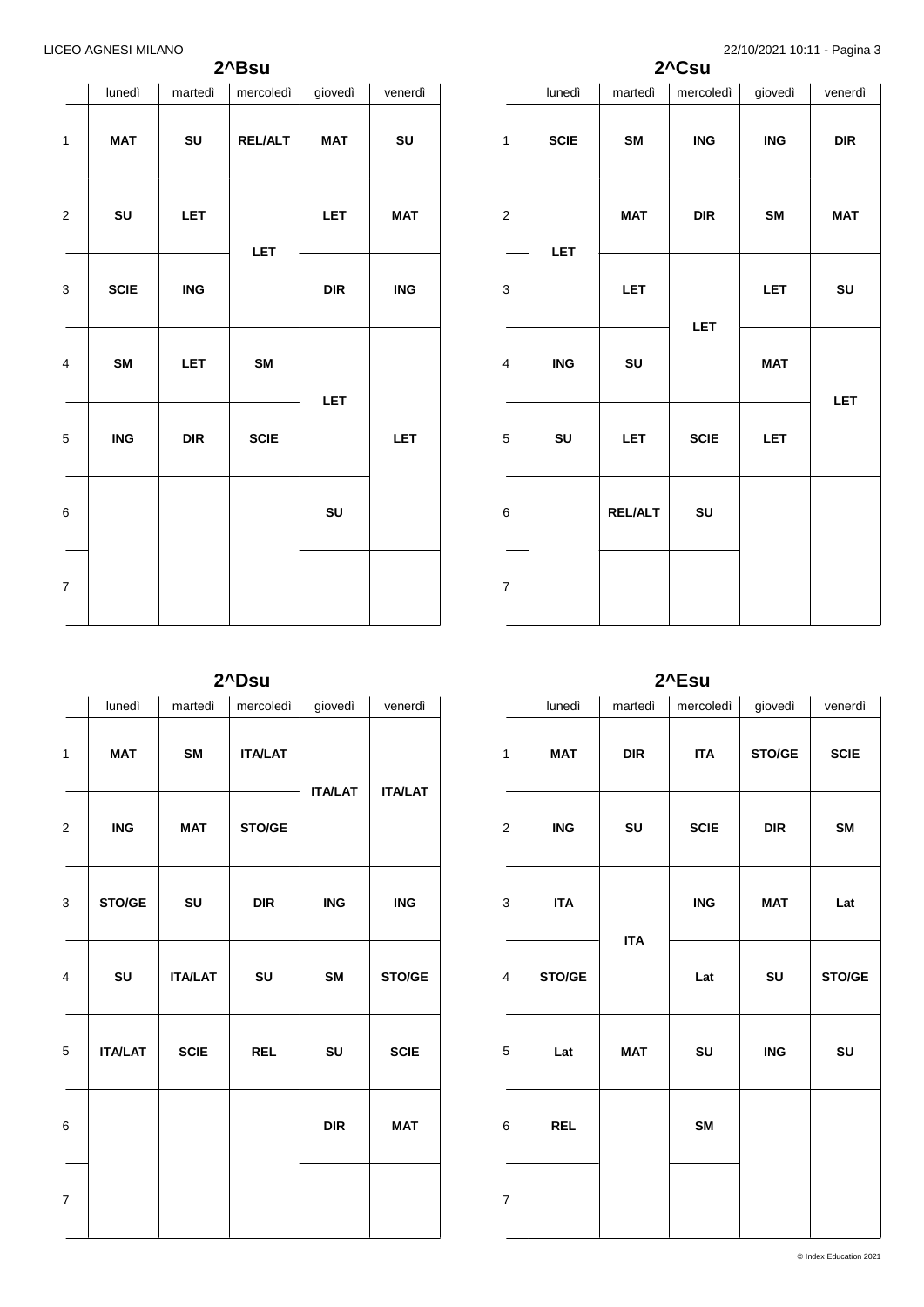# **3^Ase**

|                | lunedì         | martedì        | mercoledì     | giovedì        | venerdì        |
|----------------|----------------|----------------|---------------|----------------|----------------|
| $\mathbf{1}$   |                |                |               |                |                |
| 2              | <b>FIL/SU</b>  | <b>SPA</b>     | <b>LET</b>    | LET            | <b>MAT/FIS</b> |
| 3              | <b>MAT/FIS</b> | <b>MAT/FIS</b> |               | <b>MAT/FIS</b> | <b>SM</b>      |
| 4              | <b>LET</b>     | <b>FIL/SU</b>  | <b>SM</b>     | <b>ARTE</b>    | <b>MAT/FIS</b> |
| 5              | <b>SPA</b>     | <b>REL/ALT</b> | <b>FIL/SU</b> | <b>DIR</b>     | <b>ARTE</b>    |
| 6              | <b>ING</b>     | <b>LET</b>     |               | <b>LET</b>     | <b>FIL/SU</b>  |
| $\overline{7}$ | <b>DIR</b>     | <b>ING</b>     | <b>SPA</b>    | <b>ING</b>     | <b>DIR</b>     |
|                |                |                |               |                |                |

|                         |                | $\mathcal{L}$ - $\mathcal{L}$ , $\mathcal{L}$ , $\mathcal{L}$ , $\mathcal{L}$ , $\mathcal{L}$ , $\mathcal{L}$ , $\mathcal{L}$ , $\mathcal{L}$ , $\mathcal{L}$ , $\mathcal{L}$ , $\mathcal{L}$ , $\mathcal{L}$ , $\mathcal{L}$ , $\mathcal{L}$ , $\mathcal{L}$ , $\mathcal{L}$ , $\mathcal{L}$ , $\mathcal{L}$ , $\mathcal{L}$ ,<br>3^Asu<br>lunedì<br>mercoledì<br>giovedì<br>martedì<br><b>SCIE</b><br><b>MAT/FIS</b><br>SM<br><b>FIL</b><br><b>MAT/FIS</b><br>SU<br>SU<br><b>FIL</b><br><b>SCIE</b><br><b>LET</b><br><b>LET</b><br><b>LET</b><br>LET |            |                |                |
|-------------------------|----------------|--------------------------------------------------------------------------------------------------------------------------------------------------------------------------------------------------------------------------------------------------------------------------------------------------------------------------------------------------------------------------------------------------------------------------------------------------------------------------------------------------------------------------------------------------------|------------|----------------|----------------|
|                         |                |                                                                                                                                                                                                                                                                                                                                                                                                                                                                                                                                                        |            |                | venerdì        |
| $\mathbf{1}$            |                |                                                                                                                                                                                                                                                                                                                                                                                                                                                                                                                                                        |            |                |                |
| $\boldsymbol{2}$        |                |                                                                                                                                                                                                                                                                                                                                                                                                                                                                                                                                                        |            | <b>MAT/FIS</b> | <b>ING</b>     |
| $\mathsf 3$             |                |                                                                                                                                                                                                                                                                                                                                                                                                                                                                                                                                                        |            |                | <b>MAT/FIS</b> |
| $\overline{\mathbf{4}}$ |                |                                                                                                                                                                                                                                                                                                                                                                                                                                                                                                                                                        |            |                | <b>FIL</b>     |
| 5                       |                |                                                                                                                                                                                                                                                                                                                                                                                                                                                                                                                                                        |            |                | <b>LET</b>     |
| 6                       | SU             | <b>ARTE</b>                                                                                                                                                                                                                                                                                                                                                                                                                                                                                                                                            | <b>ING</b> |                | SU             |
| $\boldsymbol{7}$        | <b>REL/ALT</b> | <b>ING</b>                                                                                                                                                                                                                                                                                                                                                                                                                                                                                                                                             | <b>SM</b>  | <b>ARTE</b>    |                |

|                |                |                | 3^Cse          |                |            |  |  |  |  |  |
|----------------|----------------|----------------|----------------|----------------|------------|--|--|--|--|--|
|                | lunedì         | martedì        | mercoledì      | giovedì        | venerdì    |  |  |  |  |  |
| $\mathbf{1}$   |                |                |                |                |            |  |  |  |  |  |
| $\overline{2}$ | <b>MAT/FIS</b> | <b>MAT/FIS</b> | <b>FIL</b>     | <b>MAT/FIS</b> | <b>LET</b> |  |  |  |  |  |
| 3              | <b>LET</b>     | <b>DIR</b>     | <b>ING</b>     | <b>ARTE</b>    | <b>DIR</b> |  |  |  |  |  |
| 4              | <b>REL/ALT</b> | <b>LET</b>     |                | <b>FRA</b>     |            |  |  |  |  |  |
| 5              | <b>FRA</b>     | <b>ARTE</b>    | <b>LET</b>     | <b>LET</b>     | SU         |  |  |  |  |  |
| 6              |                | <b>ING</b>     | <b>SM</b>      | SU             | <b>FIL</b> |  |  |  |  |  |
| $\overline{7}$ | <b>SM</b>      | <b>MAT/FIS</b> | <b>MAT/FIS</b> | <b>DIR</b>     | <b>ING</b> |  |  |  |  |  |

**3^Bsu**

|                | lunedì         | martedì        | mercoledì   | giovedì        | venerdì        |
|----------------|----------------|----------------|-------------|----------------|----------------|
| $\mathbf{1}$   |                |                |             |                |                |
| $\mathbf 2$    | SU             | <b>MAT/FIS</b> | <b>SM</b>   | <b>SM</b>      | <b>LAT/STO</b> |
| 3              |                | <b>ITA</b>     | <b>SCIE</b> | <b>LAT/STO</b> | <b>ING</b>     |
| $\overline{4}$ | <b>ING</b>     |                | SU          |                | <b>REL/ALT</b> |
| 5              | <b>MAT/FIS</b> | SU             | <b>ING</b>  | <b>MAT/FIS</b> | <b>ITA</b>     |
| 6              | <b>ARTE</b>    | <b>FIL</b>     | <b>ITA</b>  | <b>FIL</b>     | SU             |
| $\overline{7}$ | <b>FIL</b>     | <b>LAT/STO</b> | <b>ARTE</b> | <b>SCIE</b>    | <b>MAT/FIS</b> |
|                |                |                |             |                |                |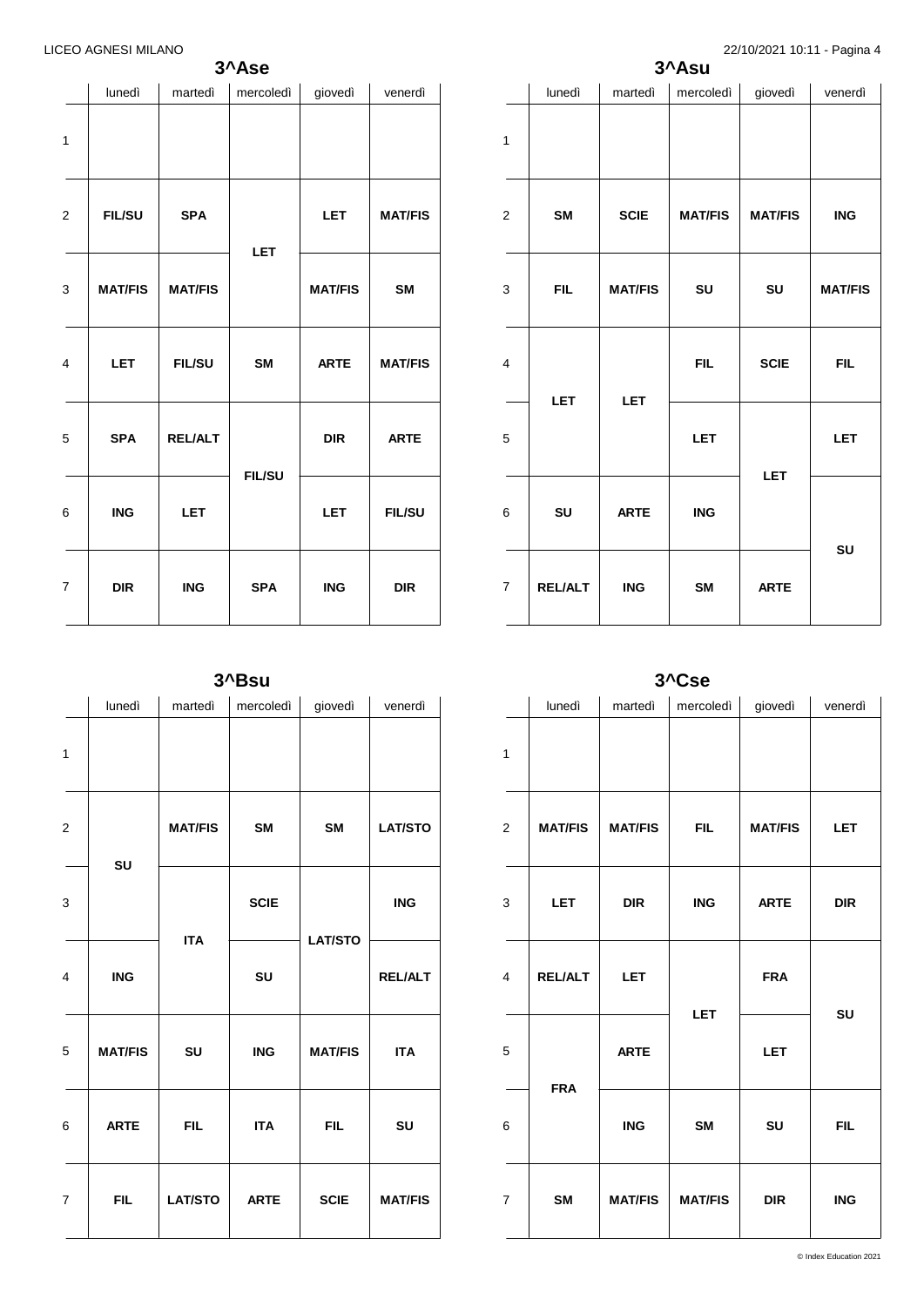# **3^Csu**

|                         | lunedì     | martedì        | mercoledì      | giovedì        | venerdì        |
|-------------------------|------------|----------------|----------------|----------------|----------------|
| 1                       |            |                |                |                |                |
| $\overline{\mathbf{c}}$ | SM         | <b>LET</b>     | <b>ING</b>     | <b>REL/ALT</b> | <b>MAT/FIS</b> |
| 3                       | SU         |                | <b>LET</b>     | <b>SCIE</b>    | <b>FIL</b>     |
| $\overline{\mathbf{4}}$ |            | <b>ARTE</b>    | <b>MAT/FIS</b> | SM             | <b>LET</b>     |
| 5                       | <b>ING</b> | <b>FIL</b>     | <b>FIL</b>     | <b>ARTE</b>    | <b>ING</b>     |
| 6                       |            | <b>MAT/FIS</b> | <b>MAT/FIS</b> | <b>LET</b>     | <b>LET</b>     |
| $\boldsymbol{7}$        | LET        | SU             | <b>SCIE</b>    | SU             | SU             |

|                  |                |                | 3^Dsu          |             | ت -            |
|------------------|----------------|----------------|----------------|-------------|----------------|
|                  | lunedì         | martedì        | mercoledì      | giovedì     | venerdì        |
| $\mathbf{1}$     |                |                |                |             |                |
| $\boldsymbol{2}$ | <b>SCIE</b>    | SU             | <b>LET</b>     | SU          | <b>FIL</b>     |
| 3                | <b>LET</b>     | <b>MAT/FIS</b> | <b>MAT/FIS</b> | <b>ING</b>  | <b>LET</b>     |
| 4                | <b>MAT/FIS</b> |                |                |             | <b>MAT/FIS</b> |
| 5                | <b>REL/ALT</b> | <b>LET</b>     | SU             | <b>LET</b>  | <b>ING</b>     |
| 6                | SU             | <b>SM</b>      | <b>ING</b>     | <b>ARTE</b> | <b>SCIE</b>    |
| $\boldsymbol{7}$ | <b>FIL</b>     | <b>ARTE</b>    | <b>FIL</b>     | <b>SM</b>   | <b>LET</b>     |

**4^Ase**

|                | lunedì         | martedì        | mercoledì      | giovedì        | venerdì        |
|----------------|----------------|----------------|----------------|----------------|----------------|
| $\mathbf{1}$   |                |                |                |                |                |
| $\overline{2}$ | <b>DIR</b>     | <b>DIR</b>     | <b>FIL/SU</b>  | <b>ARTE</b>    | <b>FIL/SU</b>  |
| 3              | <b>FIL/SU</b>  | <b>SPA</b>     | <b>ITA/STO</b> | <b>SM</b>      | <b>MAT/FIS</b> |
| $\overline{4}$ |                | <b>MAT/FIS</b> |                | <b>MAT/FIS</b> | <b>ITA/STO</b> |
| 5              | <b>ING</b>     | <b>SM</b>      | <b>ARTE</b>    | <b>ING</b>     |                |
| 6              | <b>MAT/FIS</b> | <b>MAT/FIS</b> | <b>SPA</b>     | <b>ITA/STO</b> | <b>DIR</b>     |
| $\overline{7}$ | <b>REL</b>     | <b>ITA/STO</b> | <b>ING</b>     | <b>FIL/SU</b>  | <b>SPA</b>     |

**4^Asu**

|                         | lunedì                    | martedì        | mercoledì  | giovedì        | venerdì        |
|-------------------------|---------------------------|----------------|------------|----------------|----------------|
| $\mathbf{1}$            |                           |                |            |                |                |
| $\overline{\mathbf{c}}$ | $\overline{\mathsf{ING}}$ | <b>MAT/FIS</b> | <b>LET</b> |                | <b>SCIE</b>    |
| 3                       | <b>MAT/FIS</b>            | <b>LET</b>     | <b>SM</b>  | <b>LET</b>     | <b>FIL</b>     |
| $\overline{\mathbf{4}}$ | <b>FIL</b>                |                | SU         | <b>MAT/FIS</b> | <b>SM</b>      |
| 5                       | <b>LET</b>                | SU             |            | <b>FIL</b>     | <b>REL/ALT</b> |
| 6                       | <b>SCIE</b>               | <b>ING</b>     | <b>LET</b> | <b>MAT/FIS</b> | <b>LET</b>     |
| $\overline{7}$          | SU                        | <b>ARTE</b>    | <b>ING</b> | SU             | <b>ARTE</b>    |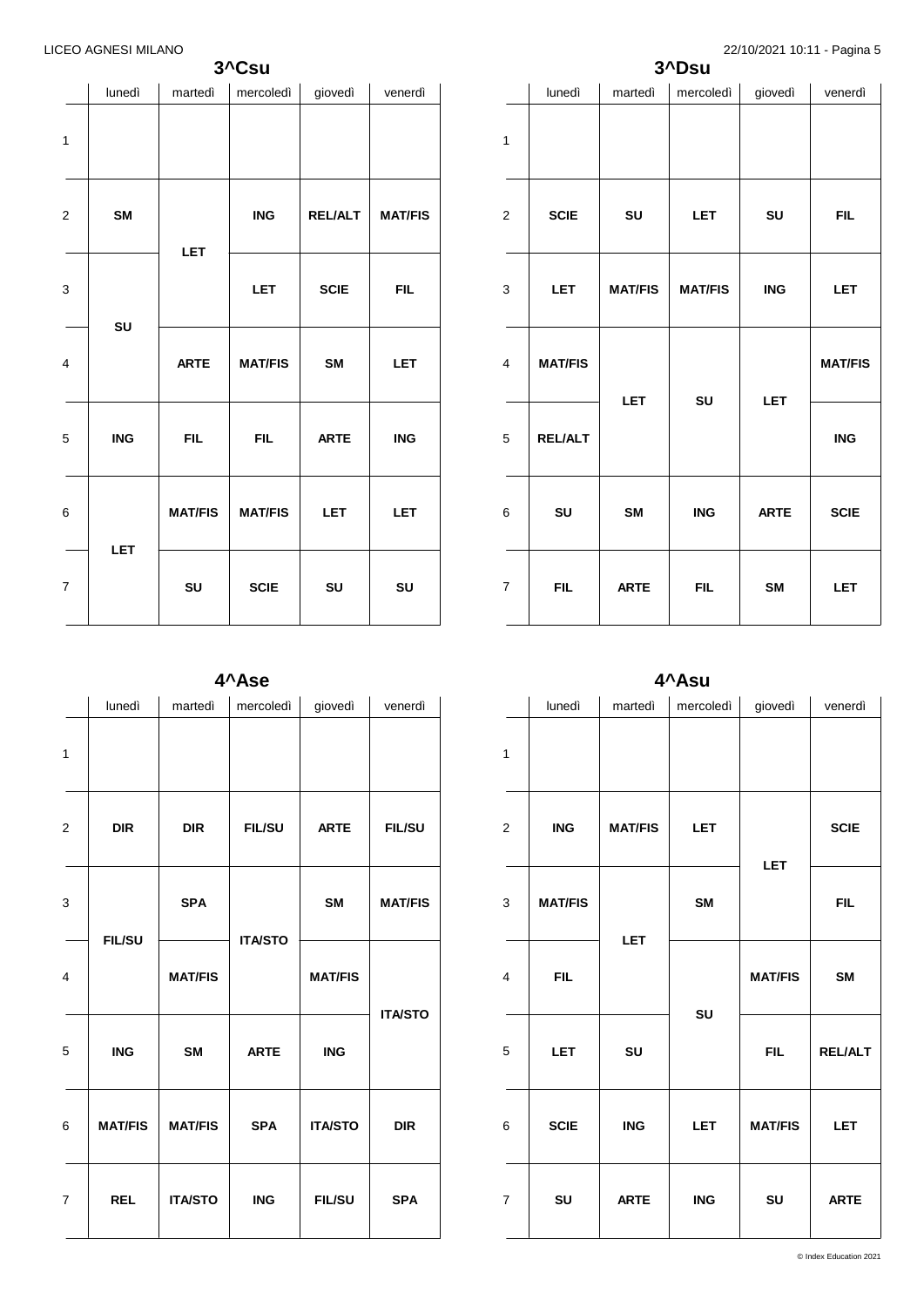|              | lunedì      | martedì        | mercoledì      | giovedì        | venerdì        |
|--------------|-------------|----------------|----------------|----------------|----------------|
| $\mathbf{1}$ |             |                |                |                |                |
| 2            | <b>ARTE</b> | <b>LET</b>     | <b>REL/ALT</b> |                |                |
| 3            | <b>ING</b>  | <b>MAT/FIS</b> | <b>LET</b>     | SU             | <b>LET</b>     |
| 4            | <b>SM</b>   | <b>SM</b>      | <b>MAT/FIS</b> | <b>MAT/FIS</b> | <b>MAT/FIS</b> |
| 5            | SU          | <b>LET</b>     | <b>LET</b>     | <b>ING</b>     | <b>FIL</b>     |
| 6            | <b>FIL</b>  | <b>ING</b>     | <b>FIL</b>     | <b>SCIE</b>    | LET            |
| 7            | <b>SCIE</b> | SU             | <b>LET</b>     | <b>ARTE</b>    | SU             |
|              |             |                |                |                |                |

|                  | lunedì         | martedì        | mercoledì      | giovedì        | venerdì        |
|------------------|----------------|----------------|----------------|----------------|----------------|
| $\mathbf{1}$     |                |                |                |                |                |
| $\overline{2}$   | <b>MAT/FIS</b> | <b>ITA</b>     | <b>LAT/STO</b> | <b>LAT/STO</b> | <b>FIL</b>     |
| 3                | <b>ING</b>     | <b>SM</b>      | <b>MAT/FIS</b> | <b>MAT/FIS</b> | <b>SCIE</b>    |
| 4                | <b>FIL</b>     | <b>MAT/FIS</b> |                | SU             | <b>ING</b>     |
| 5                | <b>LAT/STO</b> | SU             | SU             | <b>FIL</b>     | <b>SM</b>      |
| 6                | SU             | <b>SCIE</b>    | <b>ING</b>     |                | <b>LAT/STO</b> |
| $\boldsymbol{7}$ | <b>ARTE</b>    | <b>REL</b>     | <b>ARTE</b>    | <b>ITA</b>     | <b>ITA</b>     |

**4^Csu**

**4^Dsu**

|                | lunedì         | martedì        | mercoledì      | giovedì        | venerdì        |
|----------------|----------------|----------------|----------------|----------------|----------------|
| $\mathbf{1}$   |                |                |                |                |                |
| $\mathbf{2}$   | <b>ITA/LAT</b> | <b>ITA/LAT</b> | <b>MAT/FIS</b> | <b>MAT/FIS</b> | <b>REL/ALT</b> |
| 3              | <b>SCIE</b>    | <b>FIL</b>     | <b>ITA/LAT</b> |                | SM             |
| $\overline{4}$ | <b>STO</b>     | <b>SM</b>      | <b>MAT/FIS</b> | SU             | <b>FIL</b>     |
| 5              | <b>ING</b>     | <b>MAT/FIS</b> | <b>FIL</b>     |                | SU             |
| 6              | SU             | <b>ING</b>     | SU             | <b>ITA/LAT</b> | <b>ARTE</b>    |
| $\overline{7}$ | <b>ARTE</b>    | <b>SCIE</b>    | <b>ING</b>     | <b>STO</b>     | <b>ITA/LAT</b> |

**4^Esu**

|                         |                |                | ∟ou            |                |                |
|-------------------------|----------------|----------------|----------------|----------------|----------------|
|                         | lunedì         | martedì        | mercoledì      | giovedì        | venerdì        |
| $\mathbf{1}$            |                |                |                |                |                |
| $\overline{\mathbf{c}}$ | <b>ITA</b>     | <b>SM</b>      | <b>REL/ALT</b> | <b>ARTE</b>    | <b>ITA</b>     |
| 3                       | <b>MAT/FIS</b> | <b>FIL/SU</b>  | <b>ITA</b>     | <b>MAT/FIS</b> | <b>SCIE</b>    |
| 4                       | <b>LAT/STO</b> | <b>MAT/FIS</b> |                | <b>ING</b>     | <b>FIL/SU</b>  |
| 5                       | <b>FIL/SU</b>  | <b>SCIE</b>    | <b>MAT/FIS</b> | <b>SM</b>      |                |
| 6                       | <b>ING</b>     | <b>LAT/STO</b> | <b>FIL/SU</b>  | <b>FIL/SU</b>  | <b>ING</b>     |
| $\overline{7}$          | <b>FIL/SU</b>  | <b>ARTE</b>    |                | <b>LAT/STO</b> | <b>LAT/STO</b> |
|                         |                |                |                |                |                |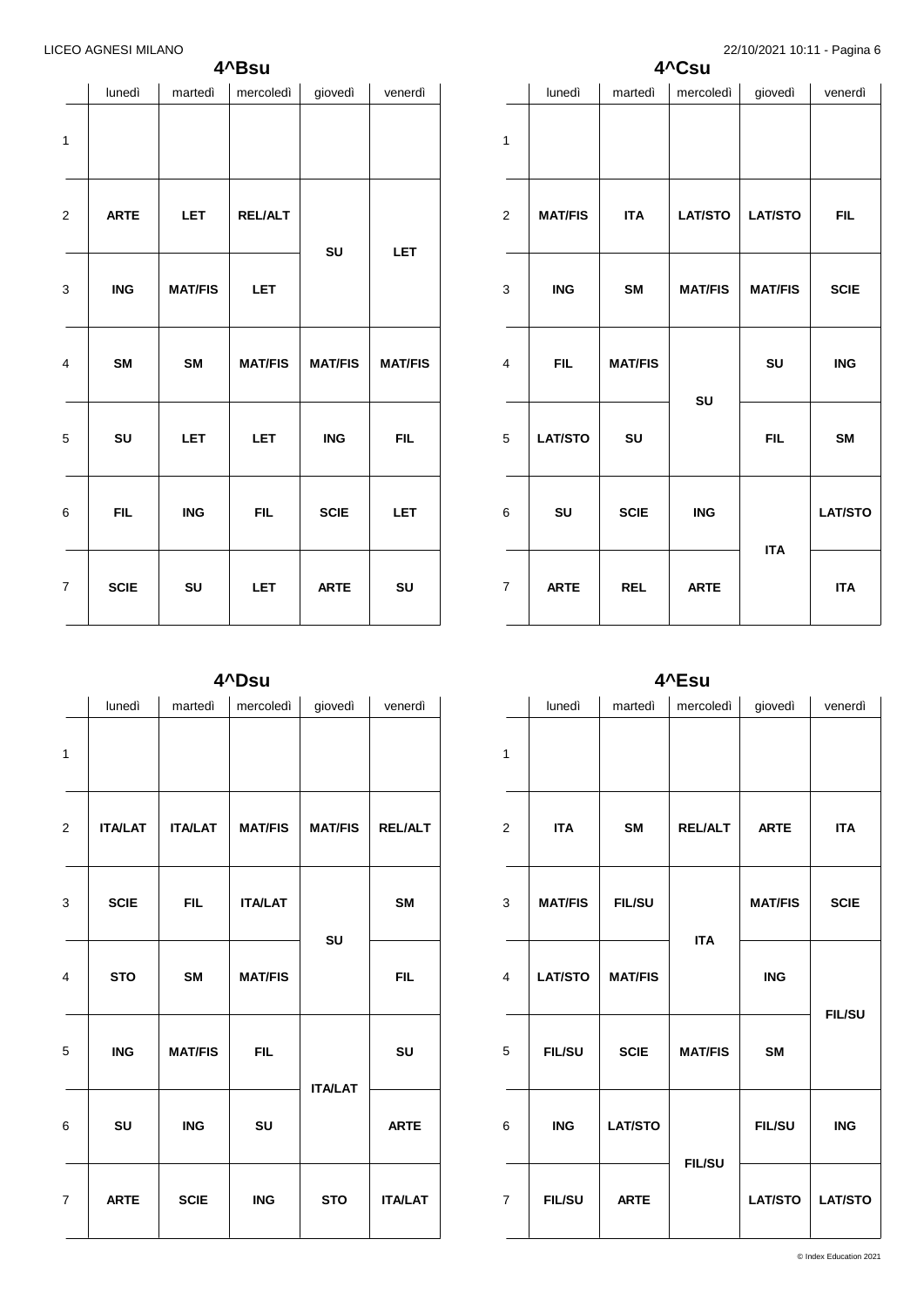# **5^Ase**

|                         | lunedì         | martedì        | mercoledì                    | giovedì        | venerdì        |
|-------------------------|----------------|----------------|------------------------------|----------------|----------------|
| 1                       |                |                |                              |                |                |
| $\overline{\mathbf{c}}$ | <b>MAT/FIS</b> | <b>MAT/FIS</b> | <b>MAT/FIS</b><br><b>DIR</b> | <b>ITA/STO</b> | <b>ITA/STO</b> |
| 3                       | <b>ING</b>     | <b>SM</b>      |                              |                | <b>FIL/SU</b>  |
| 4                       | <b>FIL/SU</b>  | <b>FIL/SU</b>  |                              | <b>SPA</b>     | <b>ARTE</b>    |
| 5                       |                | <b>ARTE</b>    | <b>MAT/FIS</b>               | <b>SM</b>      | <b>MAT/FIS</b> |
| 6                       | <b>DIR</b>     | <b>ITA/STO</b> | <b>ING</b>                   | <b>ING</b>     | <b>SPA</b>     |
| $\overline{7}$          | <b>SPA</b>     | <b>REL/ALT</b> | <b>FIL/SU</b>                | <b>ITA/STO</b> | <b>ITA/STO</b> |

|                         | lunedì         | martedì        | mercoledì   | giovedì        | venerdì        |
|-------------------------|----------------|----------------|-------------|----------------|----------------|
| $\mathbf{1}$            |                |                |             |                |                |
| $\overline{2}$          | SU             | <b>FIL</b>     | SU          | <b>ARTE</b>    | <b>MAT/FIS</b> |
| 3                       | <b>ITA</b>     | <b>SCIE</b>    |             | <b>MAT/FIS</b> | <b>ING</b>     |
| $\overline{\mathbf{4}}$ | <b>MAT/FIS</b> | <b>ING</b>     | <b>ING</b>  | <b>ITA</b>     | SU             |
| 5                       | <b>SM</b>      | <b>MAT/FIS</b> | <b>ITA</b>  |                | <b>LAT/STO</b> |
| 6                       | <b>LAT/STO</b> | <b>ARTE</b>    | <b>SCIE</b> | SU             | <b>SM</b>      |
| $\overline{7}$          | <b>FIL</b>     | <b>LAT/STO</b> | <b>FIL</b>  | <b>LAT/STO</b> | <b>REL/ALT</b> |

# **5^Bsu**

|                         | lunedì         | martedì                      | mercoledì      | giovedì        | venerdì        |
|-------------------------|----------------|------------------------------|----------------|----------------|----------------|
| $\mathbf{1}$            |                |                              |                |                |                |
| $\overline{\mathbf{c}}$ | <b>SCIE</b>    | <b>REL/ALT</b><br><b>LET</b> | <b>LET</b>     | <b>MAT/FIS</b> | <b>FIL</b>     |
| 3                       | <b>MAT/FIS</b> |                              |                | SU             | SU             |
| $\overline{\mathbf{4}}$ | SU             |                              | <b>ING</b>     |                | SM             |
| 5                       | <b>ARTE</b>    | SU                           | <b>MAT/FIS</b> | <b>LET</b>     | <b>ING</b>     |
| 6                       | <b>ING</b>     | <b>SM</b>                    | <b>ARTE</b>    |                | <b>MAT/FIS</b> |
| $\overline{7}$          | <b>LET</b>     | <b>FIL</b>                   | <b>SCIE</b>    | <b>FIL</b>     | LET            |

**5^Csu**

|              |             | v                         | - vuu       |                |                |
|--------------|-------------|---------------------------|-------------|----------------|----------------|
|              | lunedì      | martedì                   | mercoledì   | giovedì        | venerdì        |
| $\mathbf{1}$ |             |                           |             |                |                |
| 2            | SU          | $\overline{\mathsf{ING}}$ | <b>LET</b>  | <b>MAT/FIS</b> | <b>ING</b>     |
| 3            | <b>SM</b>   | <b>MAT/FIS</b>            | <b>SCIE</b> | SM             | <b>MAT/FIS</b> |
| 4            | LET         | <b>REL/ALT</b>            | <b>ARTE</b> | <b>FIL</b>     | SU             |
| 5            |             | <b>MAT/FIS</b>            | <b>ING</b>  | SU             | LET            |
| 6            | <b>ARTE</b> | LET                       | <b>FIL</b>  |                |                |
| 7            | <b>FIL</b>  |                           | SU          | <b>LET</b>     | <b>SCIE</b>    |
|              |             |                           |             |                |                |

© Index Education 2021